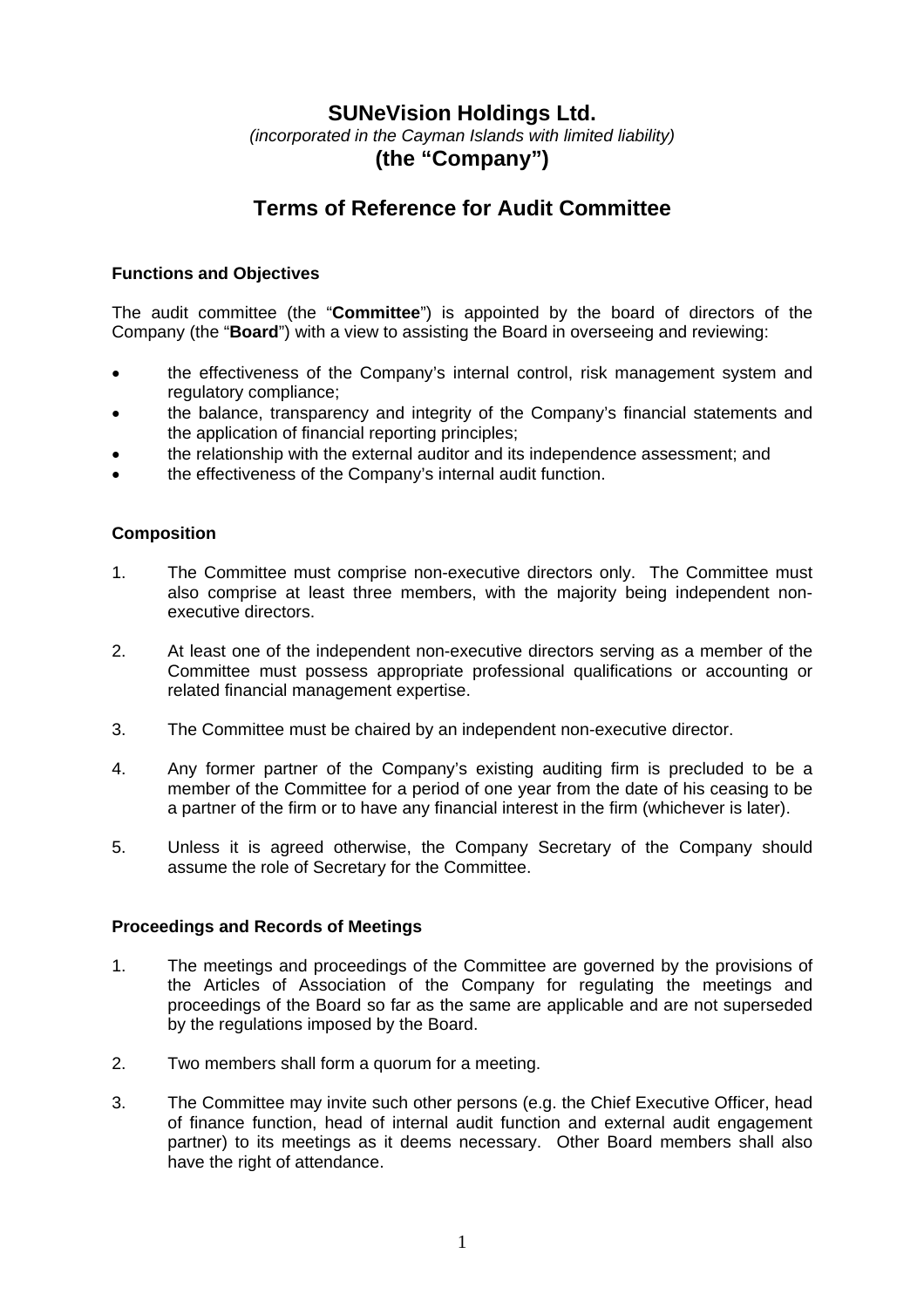- 4. Meetings shall be held not less than 4 times a year. Special meetings may be convened as required. The Secretary of the Committee will convene a meeting on receipt of a request by the external or internal auditor.
- 5. The Secretary of the Committee shall circulate the meeting agenda and supporting documentation to the Committee members a reasonable period in advance of each meeting.
- 6. Full minutes of the Committee should be kept by the Secretary of the Committee.
- 7. The draft and final versions of the minutes of the Committee meetings should be sent to all members for their comment and records respectively within a reasonable time after each meeting.
- 8. The chairman of the Committee or another member of the Committee shall attend the Board meeting at which the financial statements are approved.
- 9. The Committee will meet with the external auditor at least once a year without executive Board members present.

# **Authority**

The Board authorises the Committee:

- 1. to perform activities within the scope of these terms of reference;
- 2. to engage independent counsel and/or other independent professional advisers as it deems necessary to carry out its duties; and
- 3. to obtain information required by Committee members in pursuit of their duties, and have access to members of management and other employees for such purpose.

# **Duties**

The authority of the Committee is derived from the Board, therefore the Committee is obliged to report to the Board on their decisions or recommendations, unless there are legal or regulatory restrictions on their ability to do so. The duties of the Committee are as follows:

# *1. Oversight of the Company's Financial Reporting System and Internal Control Procedures*

- 1.1 to review the Company's financial controls, internal control and risk management systems;
- 1.2 to discuss the internal control system with management to ensure that management has performed its duty to have an effective internal control system. This discussion should include the adequacy of resources, staff qualifications and experience, training programmes and budget of the Company's accounting and financial reporting function;
- 1.3 to consider major investigation findings on internal control matters as delegated by the Board or on its own initiative and management's response to these findings;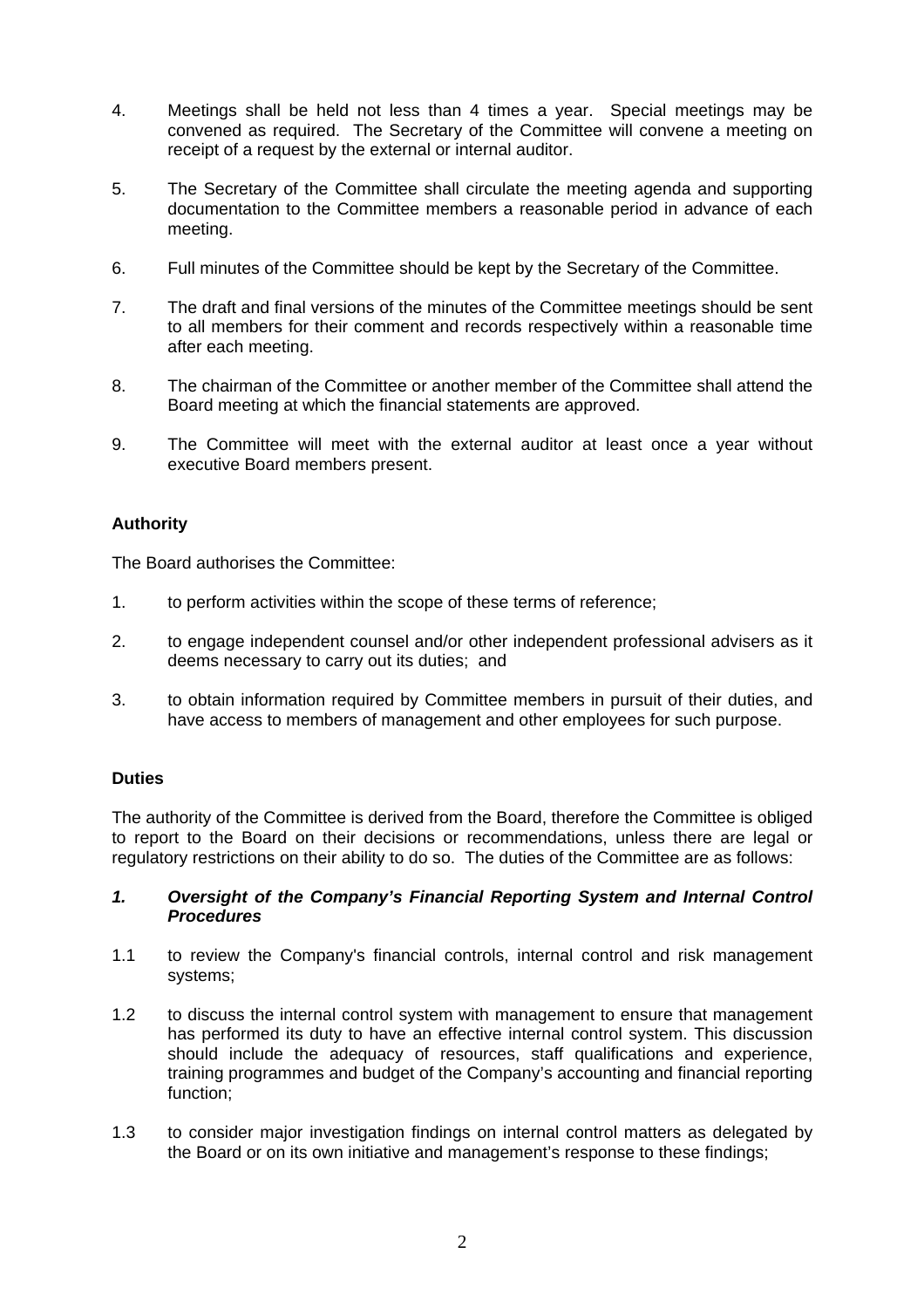- 1.4 where an internal audit function exists, to ensure co-ordination between the internal and external auditors, and to ensure that the internal audit function is adequately resourced and has appropriate standing within the Company, and to review and monitor its effectiveness;
- 1.5 to review the Group's financial and accounting policies and practices;
- 1.6 to review the external auditor's management letter, any material queries raised by the auditor to management about accounting records, financial accounts or systems of control and management's response;
- 1.7 to ensure that the Board will provide a timely response to the issues raised in the external auditor's management letter;
- 1.8 to review the arrangements that employees of the Company can use, in confidence, to raise concerns about possible improprieties in financial reporting, internal controls or other matters. The Committee should ensure that proper arrangements are in place for fair and independent investigation of these matters and for appropriate follow-up action;
- 1.9 to report to the Board on the matters in the code provision under C.3 in the Corporate Governance Code as set out in Appendix 15 to the GEM Listing Rules; and
- 1.10 to consider other topics, as defined by the Board.

# *2. Review of the Company's Financial Information*

- 2.1 to monitor integrity of the Company's financial statements and annual reports and accounts, half-year reports and quarterly reports, and to review significant financial reporting judgments contained in them. In reviewing these reports before submission to the Board, the Committee should focus particularly on:
	- any changes in accounting policies and practices;
	- major judgmental areas;
	- significant adjustments resulting from audit;
	- the going concern assumptions and any qualifications;
	- compliance with accounting standards; and
	- compliance with the GEM Listing Rules and legal requirements in relation to financial reporting.
- 2.2 regarding 2.1 above:
	- Committee members should liaise with the Board and senior management and the Committee must meet, at least twice a year, with the Company's auditor; and
	- the Committee should consider any significant or unusual items that are, or may need to be, reflected in the report and accounts, it should give due consideration to any matters that have been raised by the Company's staff